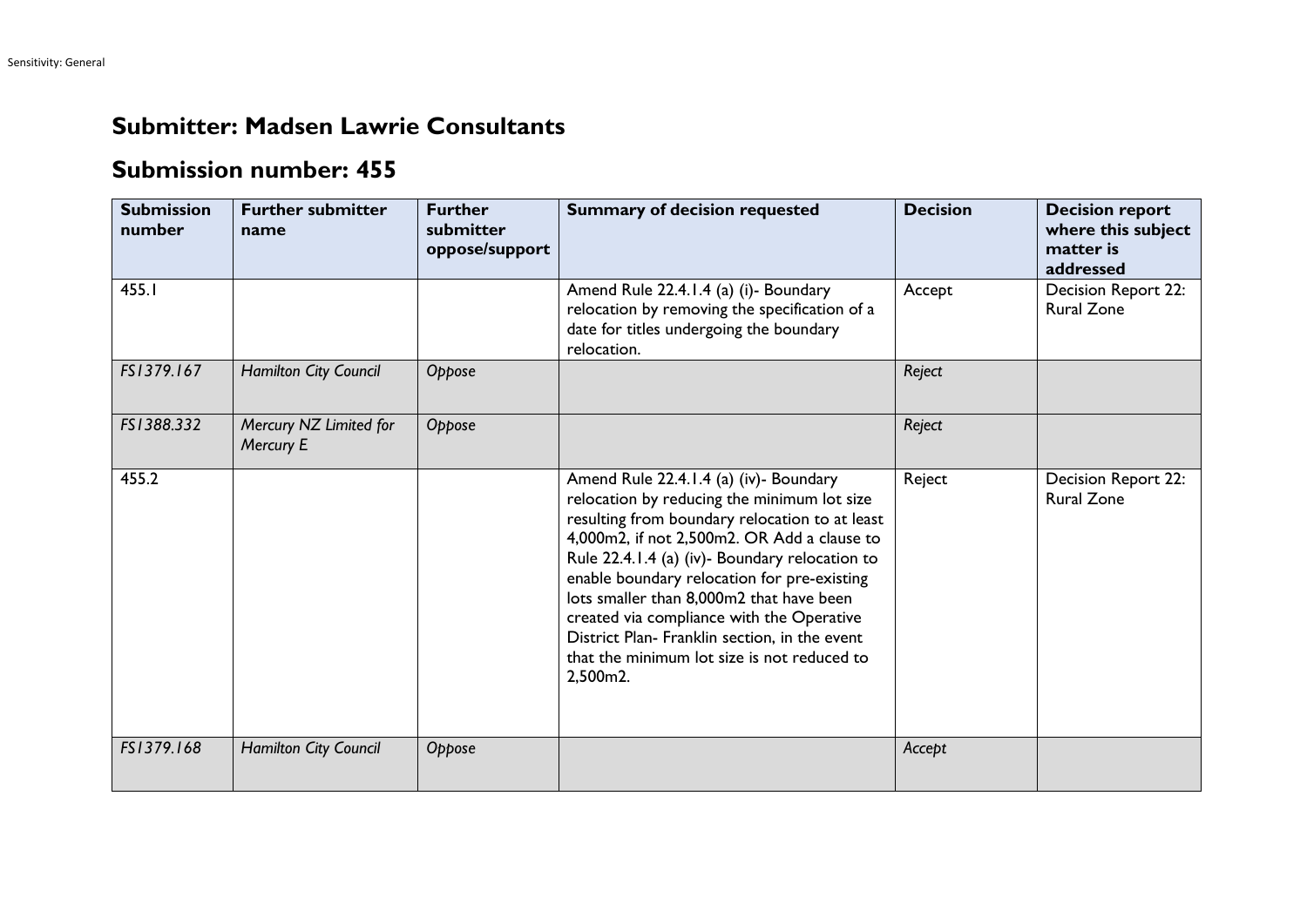| <b>Submission</b><br>number | <b>Further submitter</b><br>name    | <b>Further</b><br>submitter<br>oppose/support | <b>Summary of decision requested</b>                                                                                                                                                                                                   | <b>Decision</b> | <b>Decision report</b><br>where this subject<br>matter is<br>addressed |
|-----------------------------|-------------------------------------|-----------------------------------------------|----------------------------------------------------------------------------------------------------------------------------------------------------------------------------------------------------------------------------------------|-----------------|------------------------------------------------------------------------|
| FS1388.333                  | Mercury NZ Limited for<br>Mercury E | Oppose                                        |                                                                                                                                                                                                                                        | Accept          |                                                                        |
| 455.3                       |                                     |                                               | Retain the areas to be legally protected and<br>the maximum number of new records of title<br>in Rule 22.4.1.6 RD1 (a) (i)- Conservation lot<br>subdivision.                                                                           | Reject          | <b>Decision Report 22:</b><br><b>Rural Zone</b>                        |
| 455.4                       |                                     |                                               | Amend the Proposed District Plan to clarify<br>and further describe a "contiguous area", as<br>contained in Rule 22.4.1.6 (a)(i)Conservation<br>lot subdivision.                                                                       | Reject          | Decision Report 22:<br><b>Rural Zone</b>                               |
| 455.5                       |                                     |                                               | Add a new clause to Rule 22.4.1.1 PR3 (c)<br>Prohibited subdivision, as follows: (c) A<br>transferable title subdivision in the former<br>Franklin District on a parent Certificate of<br>Title that existed prior to 6 December 1997. | Reject          | <b>Decision Report 22:</b><br><b>Rural Zone</b>                        |
| FS1308.48                   | The Surveying Company               | Oppose                                        |                                                                                                                                                                                                                                        | Accept          |                                                                        |
| FS1388.334                  | Mercury NZ Limited for<br>Mercury E | Oppose                                        |                                                                                                                                                                                                                                        | Accept          |                                                                        |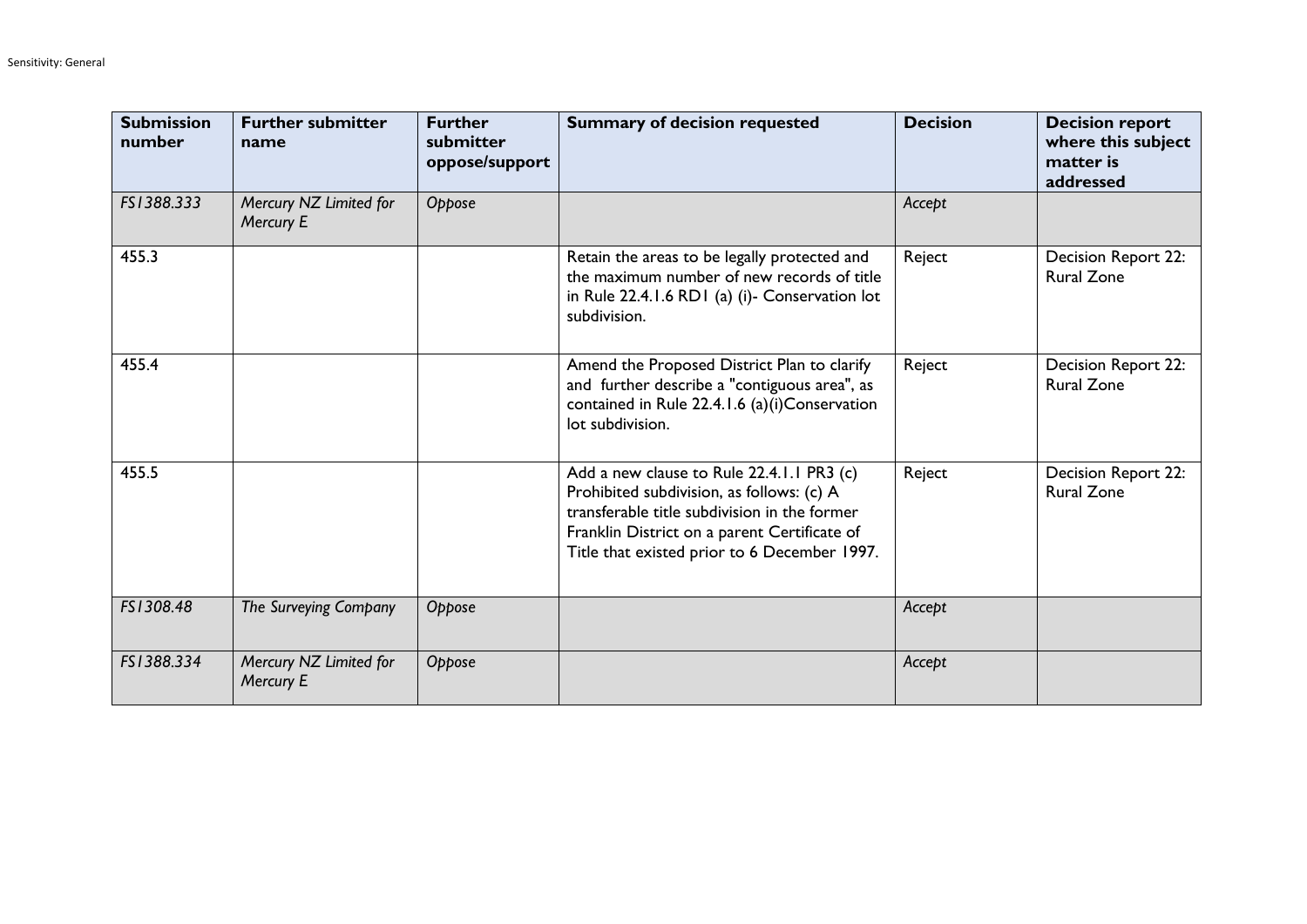| <b>Submission</b><br>number | <b>Further submitter</b><br>name    | <b>Further</b><br>submitter<br>oppose/support | <b>Summary of decision requested</b>                                                                                                                                                                                             | <b>Decision</b> | <b>Decision report</b><br>where this subject<br>matter is<br>addressed |
|-----------------------------|-------------------------------------|-----------------------------------------------|----------------------------------------------------------------------------------------------------------------------------------------------------------------------------------------------------------------------------------|-----------------|------------------------------------------------------------------------|
| 455.6                       |                                     |                                               | Amend Rule 22.4.1.2 (a) (i) General<br>subdivision, by bringing the issue of title date<br>up to match the operative date of the<br>Proposed Plan, if not for all titles then amend<br>for the Franklin titles.                  | Reject          | Decision Report 22:<br><b>Rural Zone</b>                               |
| FS1379.169                  | Hamilton City Council               | Oppose                                        |                                                                                                                                                                                                                                  | Accept          |                                                                        |
| FS1388.335                  | Mercury NZ Limited for<br>Mercury E | Oppose                                        |                                                                                                                                                                                                                                  | Accept          |                                                                        |
| 455.7                       |                                     |                                               | Retain the minimum size for subdivision<br>entitlement of 20ha in Rule 22.4.1.2 (a) (ii)<br>General subdivision.                                                                                                                 | Accept in Part  | Decision Report 22:<br><b>Rural Zone</b>                               |
| FS1379.170                  | Hamilton City Council               | Oppose                                        |                                                                                                                                                                                                                                  | Accept in Part  |                                                                        |
| FS1388.336                  | Mercury NZ Limited for<br>Mercury E | Oppose                                        |                                                                                                                                                                                                                                  | Accept in Part  |                                                                        |
| 455.8                       |                                     |                                               | Amend Rule 22.4.1.2 (a) (iii) General<br>subdivision, as follows: The proposed<br>subdivision must create no more than one<br>additional lot, excluding an access allotment,<br>for every compliant parent certificate of title. | Accept in Part  | Decision Report 22:<br><b>Rural Zone</b>                               |
| FS1388.337                  | Mercury NZ Limited for<br>Mercury E | Oppose                                        |                                                                                                                                                                                                                                  | Accept in Part  |                                                                        |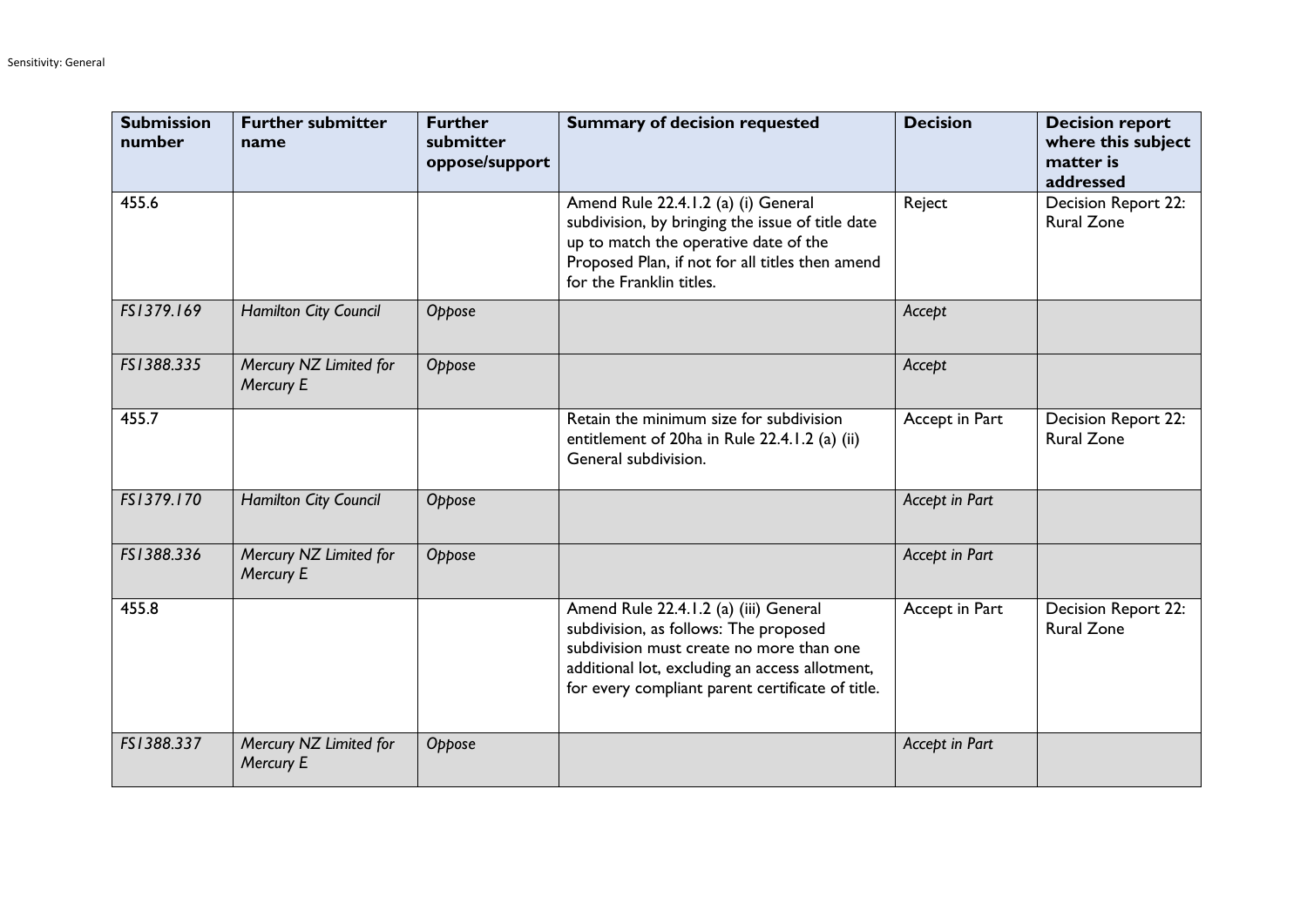| <b>Submission</b><br>number | <b>Further submitter</b><br>name    | <b>Further</b><br>submitter<br>oppose/support | <b>Summary of decision requested</b>                                                                                                                                                                                              | <b>Decision</b> | <b>Decision report</b><br>where this subject<br>matter is<br>addressed |
|-----------------------------|-------------------------------------|-----------------------------------------------|-----------------------------------------------------------------------------------------------------------------------------------------------------------------------------------------------------------------------------------|-----------------|------------------------------------------------------------------------|
| 455.9                       |                                     |                                               | Amend Rule 22.4.1.2 (a) (iv) General<br>subdivision by reducing the minimum lot size<br>to 4,000m2.                                                                                                                               | Reject          | Decision Report 22:<br><b>Rural Zone</b>                               |
| 455.10                      |                                     |                                               | Amend Rule 22.4.1.6 (a) (vi) Conservation lot<br>subdivision, by reducing the lot size<br>requirement to 2,500m2, or 4,000m2.                                                                                                     | Reject          | Decision Report 22:<br><b>Rural Zone</b>                               |
| FS1388.339                  | Mercury NZ Limited for<br>Mercury E | Oppose                                        |                                                                                                                                                                                                                                   | Accept          |                                                                        |
| 455.11                      |                                     |                                               | Amend Rule 22.4.1.6 (a) (vii) Conservation<br>lot subdivision, by increasing the maximum lot<br>size for proposed lots (excluding the balance<br>lot) to more than 1.6ha.                                                         | Reject          | Decision Report 22:<br><b>Rural Zone</b>                               |
| 455.12                      |                                     |                                               | Amend Rule 22.4.1.2 (a)(i) General<br>subdivision, so exceptions to the rule (i.e.<br>those that are classified as Prohibited<br>Subdivision) are noted or referred to this rule<br>as is the case in the current Operative Plan. | Accept          | <b>Decision Report 22:</b><br><b>Rural Zone</b>                        |
| FS1388.340                  | Mercury NZ Limited for<br>Mercury E | Oppose                                        |                                                                                                                                                                                                                                   | Reject          |                                                                        |